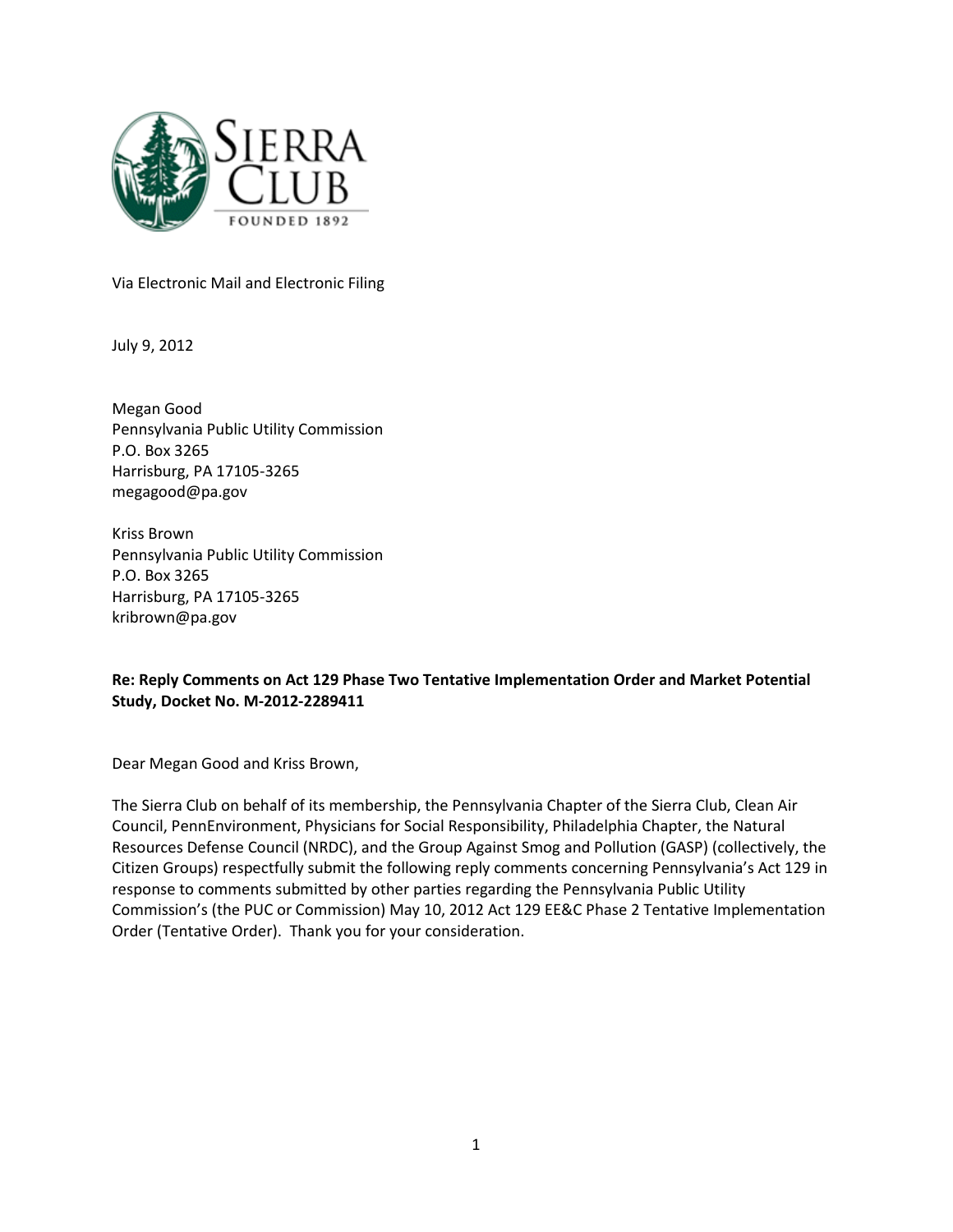#### I. INTRODUCTION AND BACKGROUND ON ACT 129

The more energy efficiency measures are deployed in Pennsylvania, the more businesses and residential ratepayers will save on their electricity costs. Throughout the United States, the levelized cost of saving a kilowatt-hour (kWh) of electric energy has proven far lower than the levelized cost of generating that same kWh. Act 129 was designed to be the Commonwealth's Energy Saving Law. Phase I of Act 129 expires May 31, 2013, and has been a resounding success. Under the program, utilities have surpassed targets, with efficiency efforts reducing electrical consumption by 41% more than required. This increased efficiency has an estimated lifetime impact of \$2.3 billion in savings for ratepayers, or roughly \$8 in savings for every \$1 spent on the program.<sup>1</sup>

It is critical that Phase II of Act 129 continues to build on the successes of Phase I. The Citizen Groups herein reassert our position that the electricity reduction targets proposed in the Tentative Order are based on flawed, poorly supported, and overly conservative assumptions in the SWE report, and that reasonable changes to the assumptions would support a policy of 1% reduction in electricity sales per year, similar to targets that will likely be exceeded in Phase I. The Citizens Groups herein also rebut a number of claims, primarily from Electric Distribution Companies (EDCs) that the proposed targets are too aggressive, and that efficiency acquisition costs will rise to the point of reducing program potential. On the contrary, experience in numerous other states indicates that the SWE has greatly overestimated the degree to which acquisition costs will rise.

It is critical that we take advantage of all cost effective energy efficiency available in Pennsylvania for three main reasons. First, efficiency investments reduce the amount of money that utilities need to invest in power production and transmission, which lowers electric rates and benefits even those who do not participate in utility efficiency programs. Second, energy efficiency investments generally have a higher economic multiplier and result in more jobs per unit of investment than expenditures on energy production.<sup>2</sup> Third, efficiency investments result in significant reduction in emissions of carbon dioxide, mercury, sulfur dioxide, and nitrogen oxides by reducing the need for coal-fired electricity.

As such, the Citizen Groups again strongly urge the Commission to revise the Tentative Order and implement a strong Phase II Energy Efficiency and Conservation (EE&C) program under Act 129, as described more fully below, which preserves both the consumption and demand reduction targets from Phase I, and sets clear parameters for assessment of penalties.

 $^1$  Optimal Energy Integrated Energy Resources "Pennsylvania 2012-2018 Energy Efficiency Goals" (December 19, 2011), at 2, available at http://www.pennfuture.org/UserFiles/File/FactSheets/Report\_Act129goals\_20111220.pdf, hereinafter "PennFuture Report".

<sup>&</sup>lt;sup>2</sup> ACEEE "How Does Energy Efficiency Create Jobs?", available at http://www.aceee.org/fact-sheet/ee-job-creation.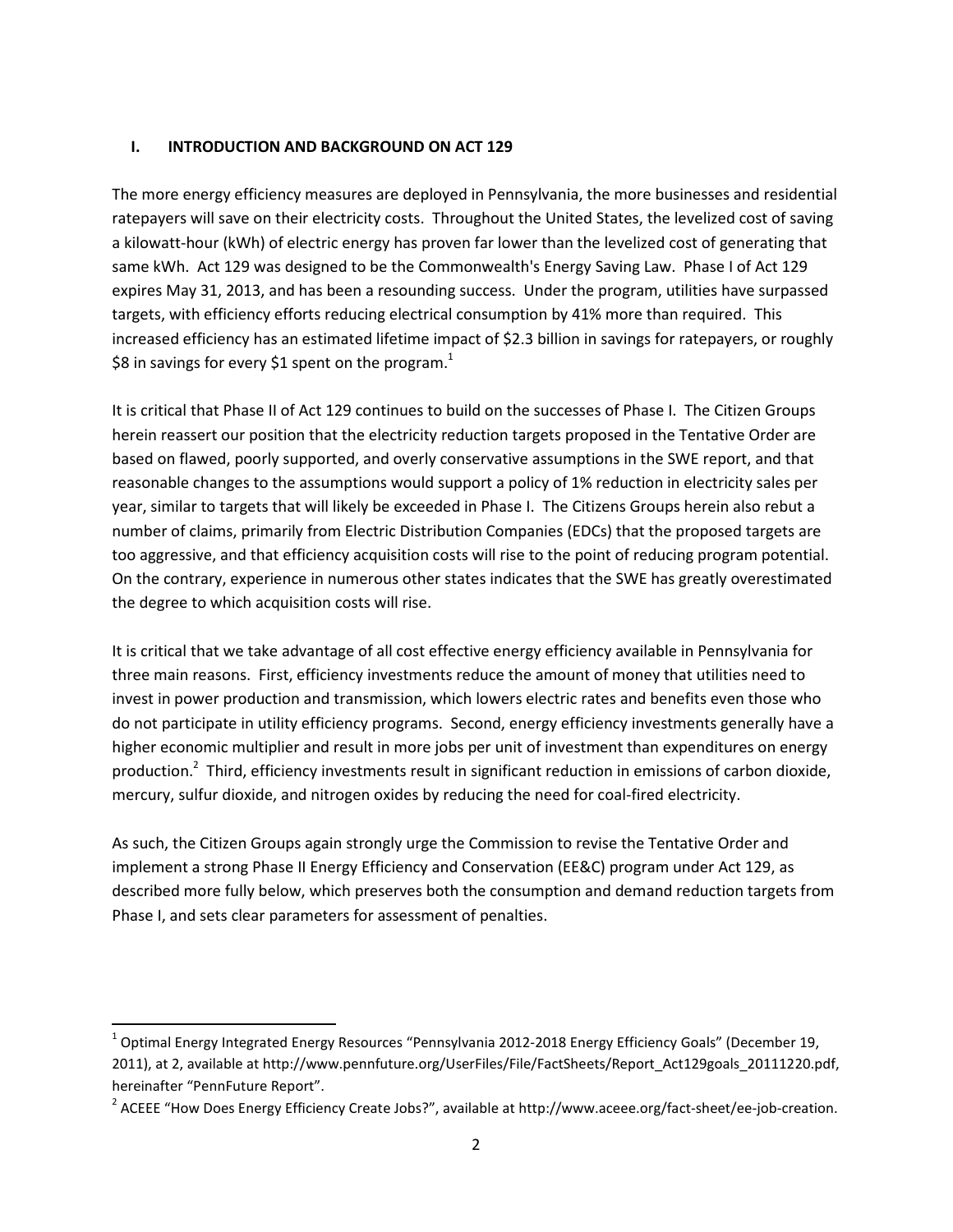## II. PROPOSED PHASE II ENERGY REDUCTION TARGETS UNDERESTIMATE ENERGY SAVINGS POTENTIAL AND SHOULD BE STRENGTHENED.

The Citizens Groups have previously argued that a series of overly conservative, sometimes arbitrary, and sometimes inconsistent assumptions led to a finding that statewide average program potential electricity consumption reduction is only 2.3% for the next 3-year phase.<sup>3</sup> This finding is made in spite of the fact that, on average, EDCs are on track to exceed the 3-year Phase I target of 3%. Consequently, we argued that the Commission should adopt Phase II targets that achieve 3% additional savings over the next 3-year phase (with 1% annual interim targets), so that Pennsylvania ratepayers and businesses may continue to realize the aforementioned economic and environmental benefits of increased energy efficiency.

In contrast, several other commenters, including the Energy Association of PA (EAP), PPL, First Energy, and PECO conclude that the targets set forth in the Tentative Order are too aggressive. They base this assertion on arguments that acquisition costs are expected to be higher in Phase II, and that updates to TRM manual and changes to federal efficiency standards will reduce the savings that can be attributed to each measure. Although these issues are interrelated, we will address each on separately below.

### A. Acquisition costs cannot be assumed to rise significantly over the next three years.

The claim made by EAP and many EDCs that acquisition costs will rise is already accounted for in the SWE analysis, which estimated that acquisition costs for 2013-2018 will be 62% higher than current acquisition costs.<sup>4</sup> This results in an estimated acquisition cost of \$221/MWh, and includes a poorly supported assumption that incentive costs will be 25% higher across the board (page 52), an assumption the Citizens Groups took issue with in our previous comments.<sup>5</sup>

The Citizens Groups believe that empirical evidence from many other states with energy efficiency programs support the prediction that acquisition costs will rise more slowly than the SWE projects, if at all. We point to the following examples, offered in our previous comments, and comments made by the American Council for an Energy Efficient Economy (ACEEE):

- 1. In Vermont, the average annual acquisition cost rose only 6.3% in the second three-year period (2003-2005) compared to the first three program years (2000-2002). $^6$
- 2. Energy efficiency acquisition costs in the Pacific Northwest actually declined significantly after the first 4 years of the program, and were then relatively flat for the next 16 years. Average

 $\overline{\phantom{0}}$ 

<sup>&</sup>lt;sup>3</sup> Citizens Groups Comments (6/25/2012), Section II

<sup>&</sup>lt;sup>4</sup> GDS Associates, Electric Energy Efficiency Potential for Pennsylvania, Final Report 5/10/2012, page 7.

<sup>&</sup>lt;sup>5</sup> Citizens Groups Comments (6/25/2012), Section IIB

 $<sup>6</sup>$  Citizens Groups Comments (6/25/2012) at page 4-5.</sup>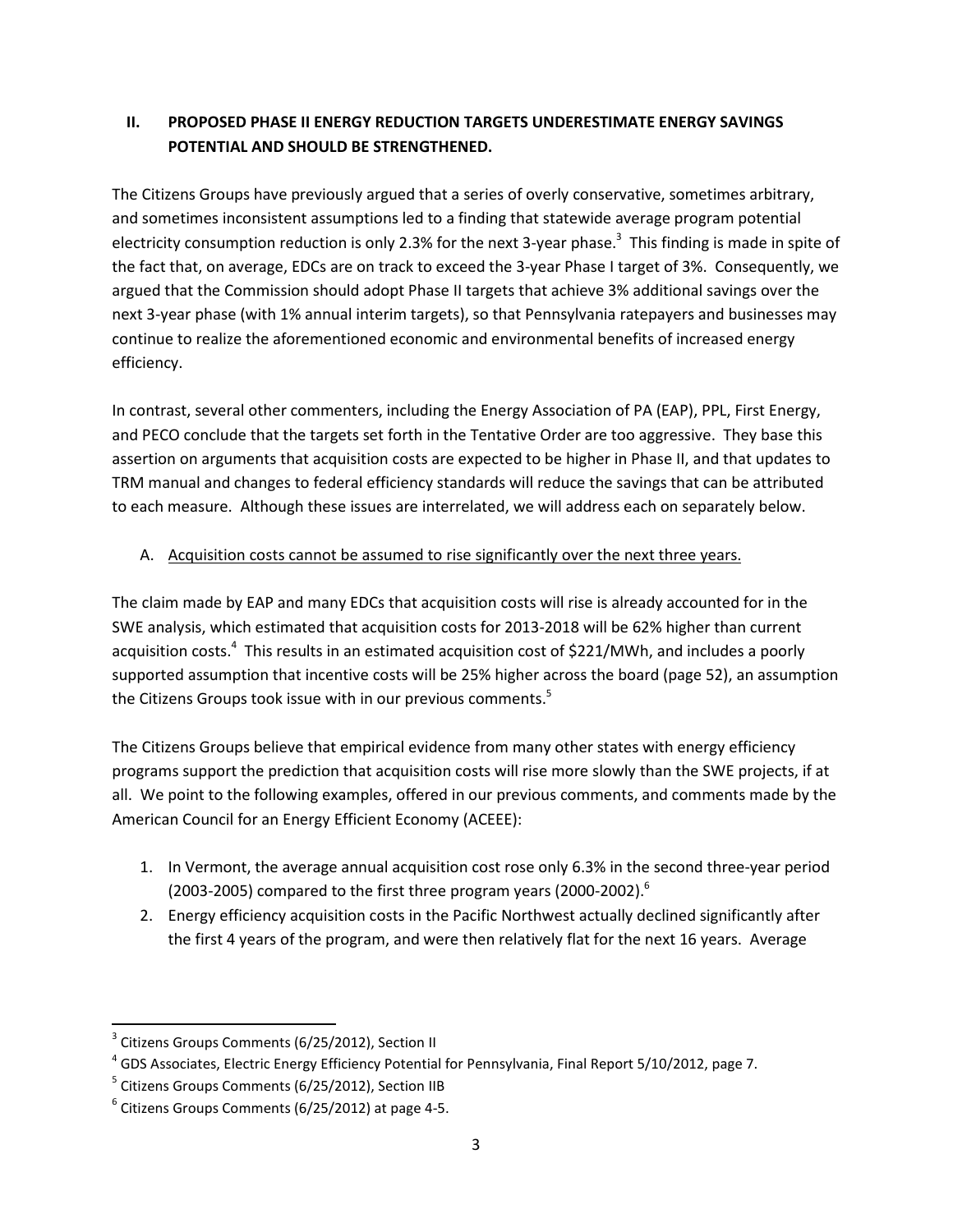acquisition costs over this entire time period were comparable to Phase I acquisition costs in Pennsylvania.<sup>7</sup>

- 3. Utilities throughout the country have acquisition costs of \$160-190/MWh, which is lower than the projected Phase II acquisition costs, despite having programs that have been around longer and have presumably reached higher saturation of lowest cost/highest return measures.<sup>8</sup>
- 4. A study by Synapse Energy Economics provides evidence that acquisition costs actually tend to decrease over time due to program innovation, economies of scale, and learning curves.<sup>9</sup>

Such real world data offer validation to our previous argument that there are competing forces at play with respect to acquisition costs. The EDCs are not wrong in claiming that forces such as inflation, saturation of specific measures, and rising baseline efficiency act to raise acquisition costs. However, their argument fails to account for competing forces such as rapidly developing technology, rising public understanding of the benefits of efficiency, increasing familiarity with programs, and improvements in program administration. In many other states, these competing forces act to control acquisition costs, and those who claim costs will rise significantly have failed to offer compelling evidence that Pennsylvania is on a different trajectory than these more experienced states.

B. Annual TRM revisions do not necessarily lead to lower energy savings potential or higher program costs.

Several commenters, including EAP, PPL, and First Energy, argue that annual revisions to the technical resource manual (TRM) result in decreased savings values as baseline levels are adjusted to account for tightening codes and regulations. The Citizens Groups take issue with this argument for two reasons.

First, very little evidence is provided to substantiate this claim. One exception is PPL, which on page 9 provides one example of how the deemed savings from refrigerator replacement has declined. Residential lighting is another example that is cited elsewhere. These are but two examples in a TRM that contains hundreds of individual measures, and no evidence is provided that they are representative examples, or that the cumulative impact of TRM changes is to reduce savings potential.

Second, to argue that TRM revisions will always result in downward trending savings potential is once again to look at only one side of the equation. Yes, baselines do change as appliance and lighting standards take effect. However, as we argued on page 4 of our previous comments, there are other factors influencing the savings rate. Technologies are constantly evolving, and new technologies and equipment designs serve to widen the gap between the standard and most efficient models in a product class. Residential lighting and televisions are two product classes where LED technology is rapidly

l

 $7$  ACEEE Comments (6/25/2012) at page 4

 $8$  ACEEE Comments (6/25/2012) at page 4-5

<sup>&</sup>lt;sup>9</sup> "The Sustainability and Costs of Increasing Efficiency Impacts: Evidence from Experience to Date." 2008. Synapse Energy Economics, http://aceee.org/proceedings-paper/ss08/panel08/paper30, cited in ACEEE comments (6/25/2012).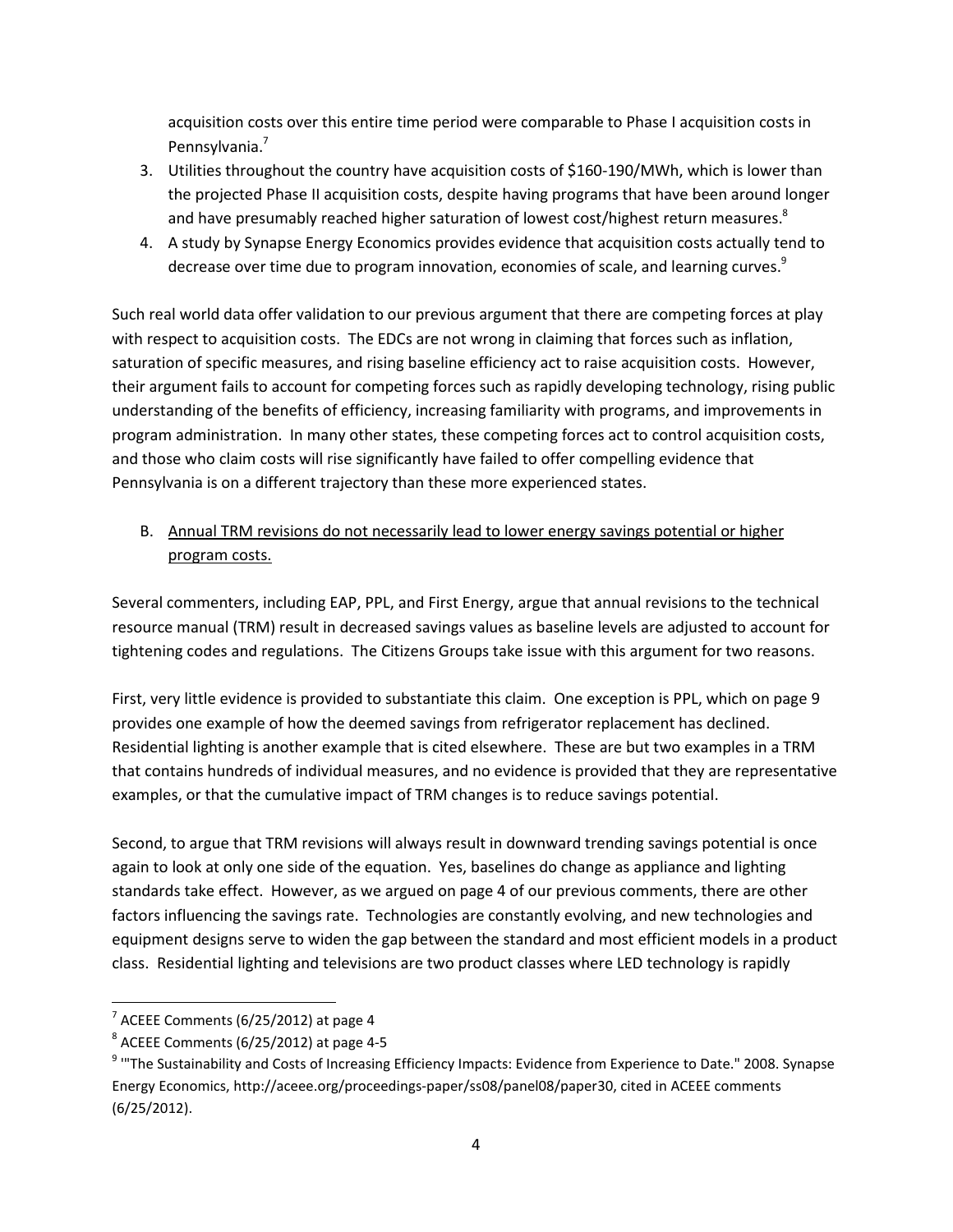becoming more cost-effective and mainstream, and improving on what was previously considered energy efficient. This evolution in technology is not continuous and smooth, and so the overall savings in the TRM may fluctuate from year to year. However, to assume that TRM revisions will necessarily result in lower savings per measure on average is to assume that there is no potential for technological improvement in energy efficiency, which is clearly erroneous.

Furthermore, the deemed savings in the TRM are but one component of overall acquisition cost. Even if per measure savings do decline in the short term, other economic forces are in play, such as improvements in program administration and rising public awareness of efficiency, that can offset this effect as demonstrated above.

### III. INTERIM ENERGY REDUCTION TARGETS SHOULD BE ADOPTED FOR PHASE II.

The Citizens Groups would like to re-emphasize the importance of interim targets in Phase II. In our previous comments we repeatedly argued for 1% annual electricity savings. The Citizens Groups believe it is important for EDCs to be subject to annual interim targets for two reasons: 1) continuous spending on programs is likely to be more cost-effective than numerous ramp-ups and ramp-downs at the beginning and ending of phases, and 2) EDCs are more likely to meet their overall targets if they are subject to interim targets.

# IV. FULL CARRYOVER OF PHASE I EXCESS UNDERMINES ALREADY CONSERVATIVE PHASE II TARGETS.

Several EDCs and the Industrial Consumers argue in favor of full carryover to Phase II of excess credits earned in Phase I. In our previous comments, the Citizens Groups argue for partial carryover as a compromise to balance the need to incentivize over-performance with the need to ensure the maximum deployment of efficiency measures for each dollar spent (Section IV, page 8). We stand by our original comments on this issue.

The Industrial Consumers further argue that Phase II budgets should be reduced for over-performance, in addition to Phase II targets. The Citizens Groups feel that this is the worst of both worlds. Not only does it limit the efficiency that can be achieved in Phase II, it also removes the incentive for utilities to surpass their targets in the prior phase, as the lower Phase II targets would be just as difficult to achieve as the original ones when the budget is lowered accordingly. This proposal effectively transforms the electricity reduction targets from minimums to maximums, which would be bad public policy given the aforementioned benefits of energy efficiency, and is contrary to the legislative intent of Act 129.<sup>10</sup>

l

<sup>&</sup>lt;sup>10</sup> See, e.g., 66 Pa. C.S. § 2806.1(c)(1) (mandating that the "total annual weather-normalized consumption of the retail customers of each electric distribution company shall be reduced by a minimum of 1%") (emphasis added); see also id. at § 2806.1(c)(2) (mandating that the "total annual weather-normalized consumption of the retail customers of each electric distribution company shall be reduced by a minimum of 3%") (emphasis added); id. at § 2806.1(d)(1) (mandating that peak demand "shall be reduced by a minimum of 4.5%"). Indeed, the legislature has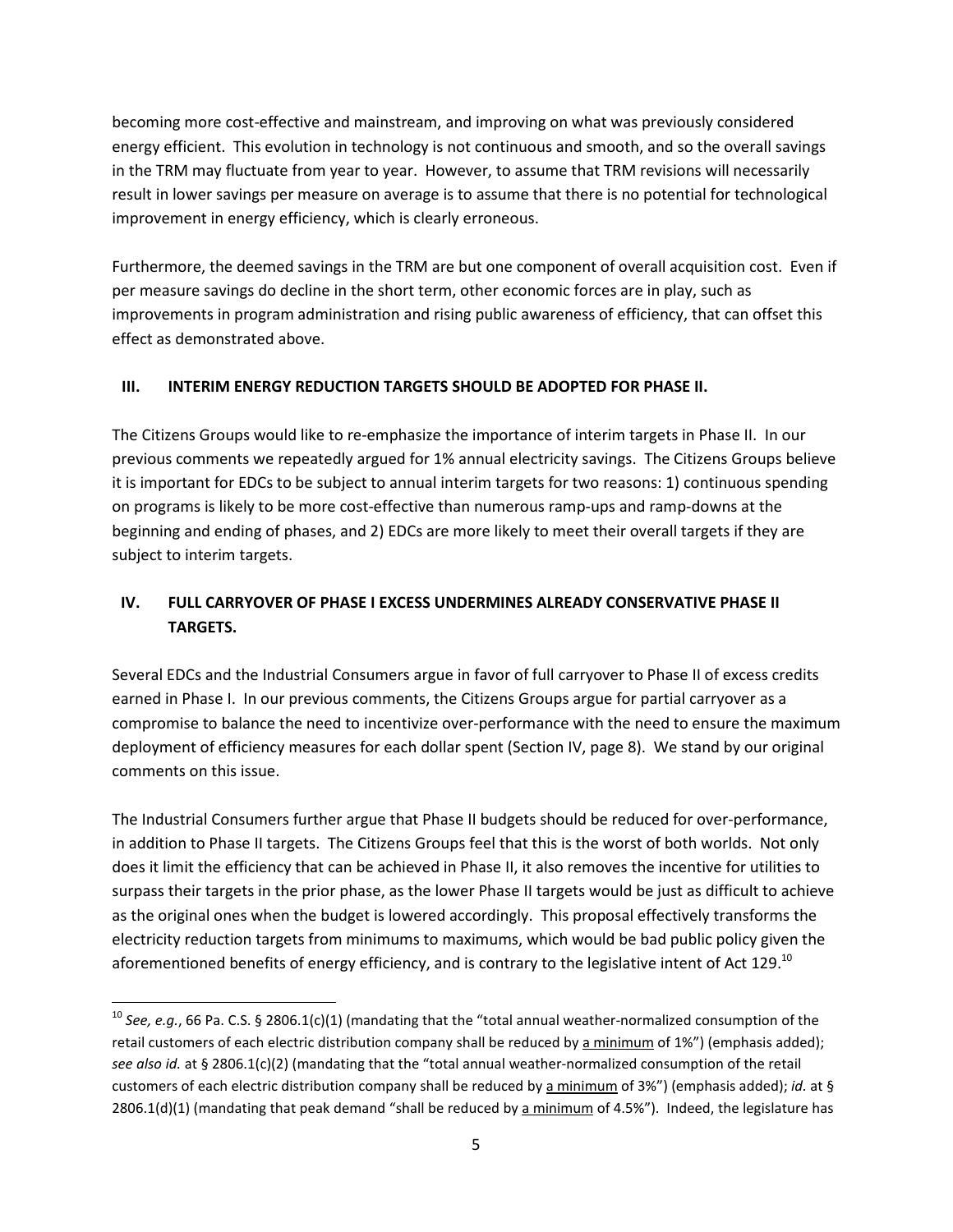### V. A CLEAR PROCESS OF PENALTY ASSESSMENT SHOULD BE DEFINED.

In previous comments, the Citizens Groups argued for clarification in the final order of how the Commission would exercise its authority to assess penalties under Act 129, and we reiterate that request. The Citizens Groups also strongly disagree with EAP's request that EDCs be allowed to demonstrate compliance by using "best efforts" to achieve a target, rather than actually achieving the target (page 21). This is not transparent and runs counter to the intent of Act 129. The Tentative Order already proposes to adjust the targets for each EDC based on its relative budget and acquisition costs, which should alleviate any EDC concerns that its target is unfair relative to others.

This suggestion by EAP simply underscores the need for a more transparent and predictable process of penalty assessment; one that does consider the good-faith efforts of an EDC to meet its targets when deciding the magnitude of the penalty, but which does not absolve EDCs of the need to meet targets and fulfill the intent of the energy savings legislation.

### VI. PEAK DEMAND REDUCTION OBLIGATIONS SHOULD CONTINUE FOR PHASE II.

The Citizen Groups support a continuation of demand reduction targets. We have signed onto the comments submitted by the Joint Demand Response Commenters and ask that you please refer to those comments regarding our exact views on peak demand reduction.

### VII. STUDY OF ON-BILL FINANCING SHOULD BE EXPEDITED.

Numerous EDCs have argued against the use of on-bill financing for energy efficiency improvements. The Office of the Consumer Advocate seeks to exclude low-income households from participation in onbill financing programs, possibly due to increased risk of service disruption for non-payment. The Citizens Groups recognize that there are challenges posed by on-bill financing, but also believe that this mechanism holds great potential for reducing market barriers for many otherwise economic efficiency measures. The Citizens Groups support the formation of a working group to study the issue, reiterate our desire to serve on the working group, and ask that the Commission specify an expeditious deadline for convening the working group in the final order.

directed the Commission to look to cost efficacy as the only ceiling on reduction targets: if at any given level of reduction, even one much higher than an annual 1% target, "the benefits of the program exceed the costs, the commission shall adopt additional required incremental reductions in consumption." Id. at § 2806.1(c)(3) (emphasis added). Put another way, reliance on considerations extraneous to the cost efficacy of additional electricity reductions targets—as the Industrial Consumers appear to advocate—would be arbitrary and contrary to the Act.